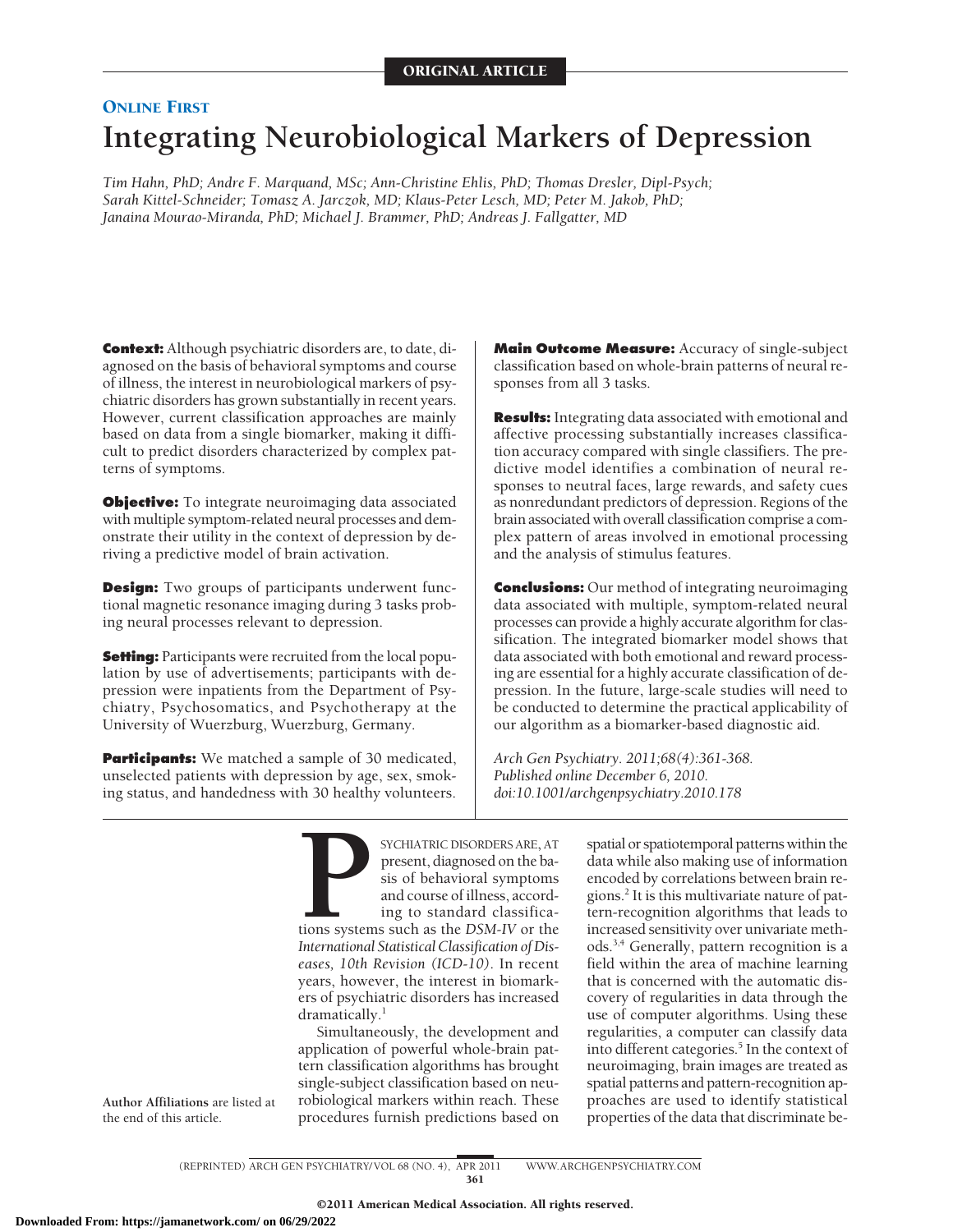tween 2 groups of subjects (eg, patients and controls) or 2 cognitive tasks. A classifier based on pattern recognition is trained by providing examples of the form  $\leq x, c$ , where **x** represents a spatial pattern and *c* is the class label (eg, *c*=1 for patients and *c*=−1 for controls). Each spatial pattern (eg, whole-brain image) corresponds to a point in the input space, and each voxel in the brain image represents 1 dimension of this space. During the training phase, the pattern-recognition algorithm finds a decision function that separates the examples in the input space according to the class label. Once the decision function is determined from the training data, it can be used to predict the class label of a new test example. There are different approaches to determine the decision function depending on the learning method used. Generally, it is important to have a decision function that classifies both the training data and the test data correctly. In this regard, gaussian process (GP) classifiers, recently introduced in the field of neuroimaging, have consistently shown high levels of performance.<sup>3</sup>

Using pattern-recognition algorithms suitable for functional magnetic resonance imaging (fMRI) data, Zhang et al<sup>6</sup> demonstrated that it is possible to separate drugaddicted subjects from healthy controls. Since then, related techniques have shown potential for highly accurate single-subject classification in a number of clinical populations involving disorders such as Alzheimer disease,<sup>7,8</sup> attention-deficit/hyperactivity disorder, $9$  and schizophrenia<sup>10</sup> (for a review, see Demirci et al<sup>11</sup>). In recent years, such approaches have also shown their potential for high-accuracy classification in the context of depression: For example, Fu et al<sup>12</sup> correctly classified depressive patients on the basis of their neural response during the presentation of sad faces (with 74% accuracy for medium-intensity sad faces and 76% accuracy for highintensity sad faces). Corresponding to the impaired recognition of neutral facial expressions on the behavioral level,<sup>13</sup> depressive patients could also be identified on the basis of their neural response pattern following neutral facial expressions (accuracy rate,  $87\%$ ).<sup>12</sup> In the same line of research, Marquand et al<sup>14</sup> investigated the functional neuroanatomy of verbal working memory as a potential diagnostic biomarker for depression. They found that prediction accuracy based on fMRI data during an *n*-back task was highest (accuracy rate, 68%) in the 2-back condition.<sup>14</sup> Attempting to predict treatment response, Costafreda et al<sup>15</sup> were able to predict response to cognitive behavioral therapy with more than 78% accuracy on the basis of neural responses following the presentation of sad facial expressions. Using neutral facial expressions with the same algorithm provided an equally large accuracy rate.<sup>15</sup> Using the pattern recognition algorithm on anatomical MRI data, Costafreda et al<sup>16</sup> found that it was possible to predict response to pharmacological treatment with an accuracy of 89%.

Despite these advances, current classification approaches are mostly based on single neurobiological markers (ie, the neural responses related to a single pathologically deviating process or symptom). Although first attempts to combine 2 sources of potentially clinically relevant neuroimaging data have been successful, $17,18$  to date, a method that integrates results from multiple classifiers is not generally available. Considering the fact that all psychiatric disorders are diagnosed on the basis of multiple symptoms associated with a potentially large number of neural processes, this appears conceptually unsatisfying and methodologically suboptimal. We therefore propose a principled procedure integrating information from multiple neurobiological markers, to allow for a more comprehensive, symptom-related classification of psychiatric disorders and demonstrate its utility for classification. To provide a realistic estimate of the algorithm's potential utility, we investigate a group of patients who experienced depressive episodes (category F32; n=15), recurrent depressive disorder (category F33; n=10), and bipolar affective disorder (category F31; n=5) diagnosed according to the *ICD-10* (*DSM-IV* codes 296.xx). These patients were explicitly recruited regardless of current medication and at different stages of the respective disorders (ie, presenting with varying degrees of depressive symptoms). All patients were in a depressed phase or recovering from a recent one; none showed manic symptoms.

These disorders are a prime example of the necessity to consider multiple clinical symptoms in diagnosis because they share 2 core symptoms: lowered mood and anhedonia, which are known to be related to a number of altered affective and motivational processes. Among these processes are an increased propensity to negative emotional reactions as well as a decreased motivation to seek rewards and a reduced ability to experience rewards.19-21 In particular, studies investigating the processing of emotional cues showed that patients who had major depressive disorders preferentially paid attention to sad facial expressions rather than neutral facial expressions.22,23 Also, acutely depressed individuals attribute sadness to neutral facial expressions<sup>12</sup> while displaying an attentional bias away from happy faces.<sup>24</sup> Furthermore, an increased sensitivity to failure<sup>25</sup> and a decreased sensitivity to reward<sup>26</sup> have been observed.

In addition to these effects on the behavioral level, neuroimaging studies using fMRI have consistently identified differences between patients and controls regarding neural activity in response to emotional stimuli that constitute potentially useful neurobiological markers of depression. For example, neural activity in depressive patients, but not in controls, increased linearly in response to increasingly intense sad faces in areas known to be involved in emotional processing and in the analysis of stimulus features. In response to increasingly intense happy faces, a linear increase in activation in similar locations was observed only in healthy controls, not patients.27 Specifically investigating the neural correlates of anhedonia in depression, Keedwell et al<sup>28</sup> showed that severity of anhedonia is positively correlated with reward-related activity in the ventral medial prefrontal cortex and negatively correlated with activation in the amygdala and the ventral striatum. Similarly, a decreased response of ventral striatal structures to rewards has consistently been observed in patients with depression.29,30 During anticipation of rewards, patients displayed increasing anterior cingulate activation with increasing magnitude of reward.<sup>31</sup> In summary, research has provided compelling evidence showing al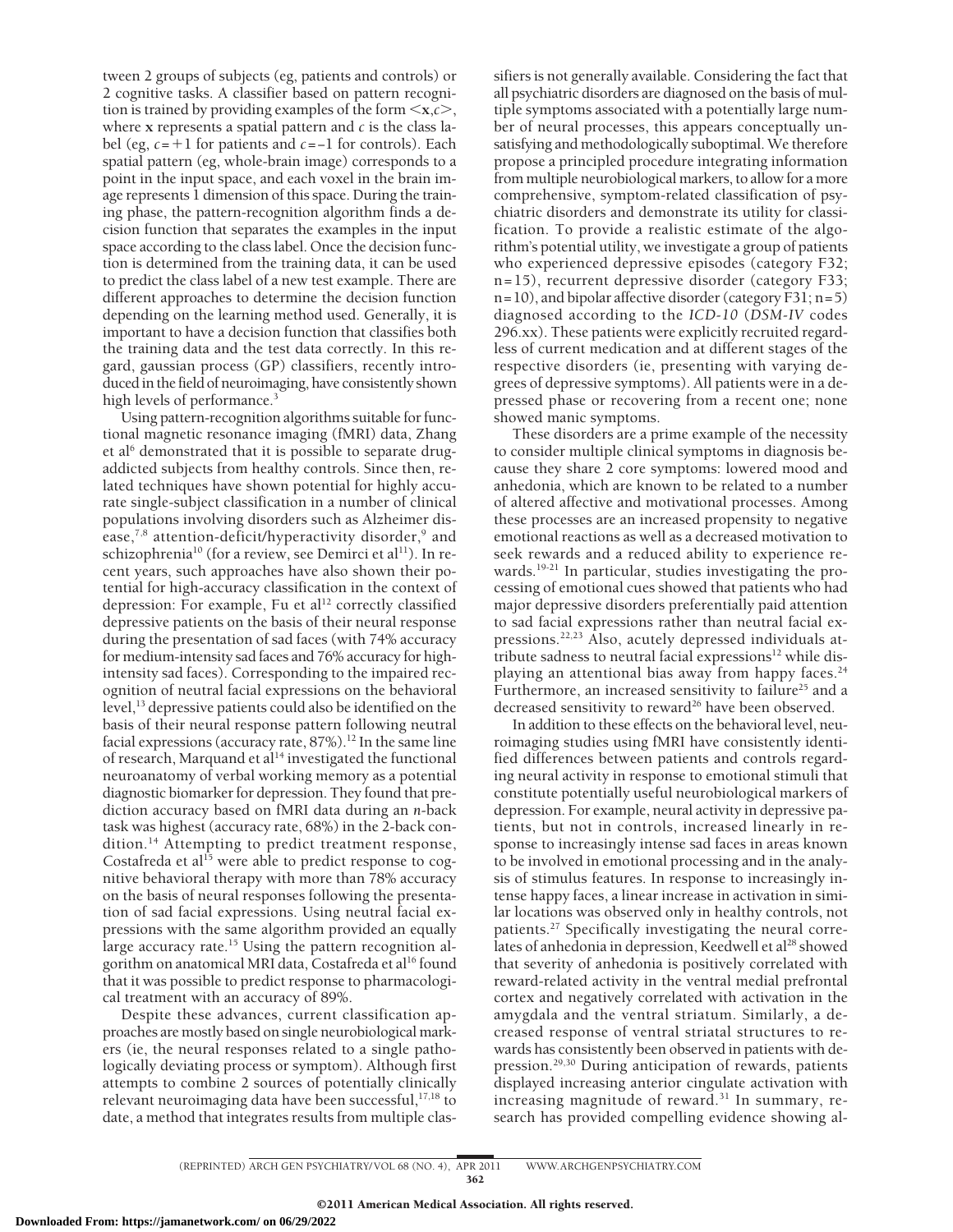tered affective and motivational processing on the behavioral level, and neuroimaging studies have begun to elucidate the complex neural underpinnings of pathological deviations in depression, identifying potential neurobiological markers.

On the basis of these findings, we present a 2-step procedure integrating symptom-related biomarkers of depression to allow for a highly accurate single-subject classification. Specifically, a GP classifier<sup>3</sup> was used to classify all subjects (patients and controls) on the basis of wholebrain fMRI data from 3 independent tasks reflecting a total of 15 neural processes related to emotional processing and anhedonia. For each of the symptom-related neural processes, the GP classifier yields a participant's probability of being a patient. In the second step, we integrate these classification probabilities associated with each biomarker using a decision tree algorithm.<sup>32</sup> We hypothesized that this combination of biomarkers would result in substantially increased classification accuracy compared with the accuracy obtained from the most informative of the biomarkers alone. Furthermore, we quantify the utility of each biomarker, derive a decision tree that models the interrelations of those markers, and discuss the resulting integrated biomarker model in the context of depression.

#### METHODS

### **PARTICIPANTS**

A total of 31 psychiatric inpatients from the Department of Psychiatry, Psychosomatics, and Psychotherapy at the University of Wuerzburg, Wuerzburg, Germany, diagnosed (according to *ICD-10* criteria [*DSM-IV* codes 296.xx]) with recurrent depressive disorder (category F33), depressive episodes (category F32), or bipolar affective disorder (category F31) on the basis of the consensus of 2 trained psychiatrists participated in the study. One patient was excluded owing to a panic attack during the measurement procedure, leaving 30 patients for further analysis. We explicitly recruited patients who were on a variety of medications and who, at the time of the measurement procedures, presented with varying degrees of depressive symptoms (from severe to almost symptom free). Accordingly, selfreport scores in the German version of the Beck Depression Inventory–Second Edition<sup>33</sup> ranged from 2 to 42 (mean [SD] score, 19.0 [9.4]). Choosing a well-diagnosed but heterogeneous group of patients with varying degrees of depressive symptoms while not excluding medicated patients should provide a more realistic estimate of the algorithm's potential utility. Exclusion criteria were age younger than 18 years or older than 60 years, comorbidity with other currently present axis I disorders, mental retardation or mood disorder secondary to substance abuse, medical conditions, and severe somatic or neurological diseases. Patients with a bipolar affective disorder were in a depressed phase or were recovering from a recent one; none showed manic symptoms. All patients were taking standard antidepressant medications, including selective serotonin reuptake inhibitors  $(n=14)$ , tricyclic antidepressants  $(n=14)$ , tetracyclic antidepressants (n=8), or noradrenaline and serotonin selective inhibitors  $(n=8)$ . For a detailed description of the patients' medication, see the supplementary methods in the eAppendix (http://www.archgenpsychiatry.com).

Thirty control subjects from a pool of 94 participants previously recruited from the local population (by use of adver-

#### **Table. Demographic Features of 2 Groups of Participants Who Underwent Functional Magnetic Resonance Imaging**

| Variable                    | <b>Patients</b><br>$(n=30)$ | <b>Controls</b><br>$(n=30)$ |
|-----------------------------|-----------------------------|-----------------------------|
| Male/female sex, No.        | 18/12                       | 19/11                       |
| Age, mean (SD), y           | 38.1 (11.0)                 | 36.0(9.1)                   |
| Smokers/nonsmokers, No.     | 14/16                       | 12/18                       |
| Handedness, right/left, No. | 28/2                        | 29/1                        |
| BDI-II score, mean (SD)     | 19.0(9.4)                   | 4.3(4.6)                    |

Abbreviation: BDI-II, Beck Depression Inventory–Second Edition.

tisements) were selected to match the patient group for sex, age, smoking status, and handedness using the optimal matching algorithm implemented in the MatchIt package<sup>34</sup> for R (http: //www.r-project.org/). For a summary of the demographic features of the matched groups, see the **Table**. To exclude potential Axis I disorders, the German version of the Structured Clinical Interview for *DSM-IV* Screening Questionnaire was conducted.35 Additionally, none of the control subjects had scores on the Beck Depression Inventory–Second Edition that indicated pathological symptoms (mean [SD] score, 4.3 [4.6]).

Written informed consent was obtained from all 60 participants after a complete description of the study was provided. Our study was approved by the ethics committee of the University of Wuerzburg, and all of the procedures involved were in accordance with the latest version (fifth revision) of the Declaration of Helsinki.

## **TASKS AND PROCEDURES**

We conducted 3 independent tasks. The first task consisted of passively viewing emotional faces. Sad, happy, anxious, and neutral facial expressions were used in a blocked design, with each block containing pictures of faces from 8 individuals; these pictures were obtained from the Karolinska Directed Emotional Faces database.<sup>36</sup> Every block was randomly repeated 4 times (eAppendix, supplementary methods). The second and third tasks were modified versions of the monetary incentive delay task developed by Knutson et al<sup>37</sup> that has been used previously.38 During each trial, participants saw 1 of 3 different shapes (presentation time, 2000 milliseconds) followed by a fixation cross as they waited a variable interval (2250-2750 milliseconds). Thereafter, they responded with a button press to a white target square that appeared for a variable length of time depending on the subject's performance. Feedback (2000 milliseconds), which followed the disappearance of the target, informed participants of whether they had reacted in time during that trial and indicated their cumulative total winnings in euros at that point. Cues signaled the possibility of winning €0.05  $(n=20; a$  circle with 1 horizontal line) or  $E1.00$  (n=20; a circle with 3 horizontal lines). The third cue (n=20; a triangle) indicated that no money could be won during this trial. The 3 trial types were randomly ordered within the experiment, and the length of the intertrial interval was randomly jittered in steps of 83 milliseconds between 83 and 2000 milliseconds.

The third task was also adapted from Knutson et al<sup>37</sup> and exactly mirrored the second task. However, participants started with €10.00, of which they were instructed to lose as little as possible. In contrast to the second task, cues signaled the possibility of losing  $\epsilon$ 0.05 (n=20; a square with 1 horizontal line) or  $E1.00$  (n=20; a square with 3 horizontal lines). The third cue (n=20; a triangle), again, indicated that no money could be lost during this trial (eAppendix, supplementary methods).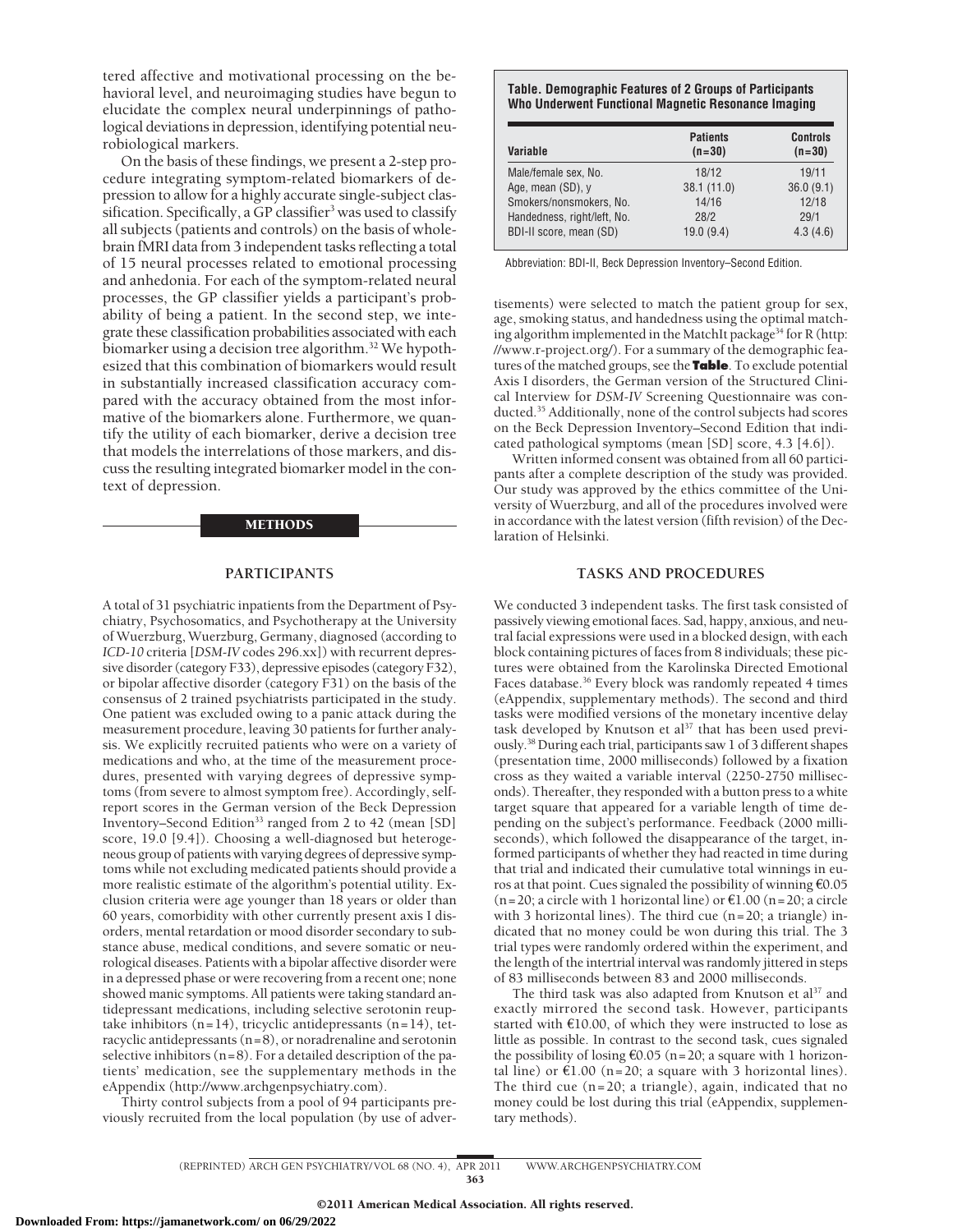# **FUNCTIONAL MRI ACQUISITION**

For all 3 tasks, imaging was performed with the same parameters using a 1.5-T Magnetom Avanto total imaging matrix MRI scanner (Siemens, Erlangen, Germany) equipped with a standard 12-channel head coil. In a single session, twentyfour 4-mm-thick, interleaved axial slices (in-plane resolution,  $3.28 \times 3.28$  mm) oriented at the anterior commissure– posterior commissure transverse plane were acquired with a 1-mm interslice gap, using a T2\*-sensitive single-shot echo planar imaging sequence with the following parameters: repetition time, 2000 millisecond; echo time, 40 milliseconds; flip angle, 90°; matrix, 64 $\times$  64; and field of view, 210 $\times$ 210 mm<sup>2</sup>. The first 6 volumes were discarded to account for magnetization saturation effects. Stimuli were presented via MRIcompatible goggles (VisuaStim; Magnetic Resonance Technologies, Northridge, California).

# **GP CLASSIFICATION**

After preprocessing, whole-brain data from a total of 15 conditions could be extracted from each of the 60 subjects (for a detailed description of all preprocessing and data preparation steps, see supplementary methods in the eAppendix). These data were analyzed using GP classification in accordance with Marquand et al.3 We predicted a subject's probability of being a patient  $(p_{GP})$  independently for each condition using leaveone-out cross-validation (see supplementary methods in the eAppendix for a detailed description of the procedure).

Additionally, we evaluated the performance of the single classifiers by converting the predictive probabilities to categorical predictions. This was achieved by applying a threshold that categorized a subject as a patient (control), if his or her  $p_{GP}$  was greater than .5 (less than .5). Accuracy was calculated as the ratio of correct predictions to the number of cases for each GP classifier. To benchmark the single-GP classifiers, we compared GP classifier accuracy ratios to the performance of the linear support vector machine (SVM) classifiers,<sup>12,14</sup> which constitute the most widely used pattern-recognition approach in the field of neuroimaging (for a comparison of the 2 patternrecognition approaches, see the eAppendix).

# **INTEGRATION OF PREDICTIVE PROBABILITIES**

A decision tree algorithm<sup>32</sup> was applied to integrate the predictive classification probabilities obtained from the leave-one-out GP classifiers. Generally, we used GP classification probabilities as predictors based on which the algorithm determines a set of if-then logical conditions that allow for the classification of subjects. In our study, all decision tree calculations were performed using the *classregtree* function implemented in Matlab R2008b (The Mathworks, Natick, Massachusetts) with the default parameters. To calculate the overall prediction accuracy of this approach, a leave-one-out procedure was implemented in analogy to the one used to determine the accuracy of the single-GP classifiers (eAppendix, supplementary methods).

For the purpose of determining the optimal tree model (ie, the tree that optimally classifies all participants given the same parameters used during leave-one-out cross-validation of the decision tree), the matrix containing the predictive probabilities and labels of all 60 subjects in all of the 15 conditions was taken as input to the algorithm. The generated tree was pruned such that a node was not split if at least 1 resulting leaf would contain 3 or fewer subjects.

To establish whether the observed GP classification accuracies are statistically significant, we ran each GP classifier 1000 times with randomly permuted labels and counted the number of permutations that achieved greater accuracy than the one observed with the true labels. The *P* value was then calculated by dividing this number by 1000.

To test our main hypothesis of whether the combination of data sources results in substantially increased classification accuracy compared with the accuracy obtained from the most informative of the sources alone, we obtained an estimate of the expected best single-GP classification accuracy under permutation. This was done by running each GP classifier independently for all 15 conditions with randomly permuted labels and taking the maximum accuracy. Doing this 1000 times provided a distribution of maximum accuracy during permutation. The median of this distribution constitutes the best estimate for the expected maximum single-GP classification accuracy during permutation. Second, we reran each GP classifier independently for all 15 conditions with randomly permuted labels. This time, however, we calculated the accuracy of the decision tree on the basis of the predictive probabilities derived with the randomly permuted labels. Doing this 1000 times provided a distribution of decision tree accuracy during permutation. Subtracting the best estimate for the expected maximum single-GP classification accuracy during permutation calculated from this distribution created the distribution of the expected difference between decision tree accuracy and single best accuracy under permutation. Because the null hypothesis was that the decision tree does not substantially outperform the best individual classifier, the *P* value was then calculated by counting the number of times that this expected difference during permutation exceeded the difference between the decision tree accuracy and the single-best-GP classification observed with the true labels and dividing by 1000.

To determine the brain regions that contributed most to decision tree classification, single-GP weight maps and nodespecific distribution maps were generated (for a detailed description of the mapping procedures and the interpretation of the maps, see supplementary methods in the eAppendix).

## **RESULTS**

## **SINGLE-GP CLASSIFIERS**

Independent GP classification of the data from each of the 15 conditions revealed significant accuracies for a total of 8 conditions (**Figure 1**). The median accuracy for all GP classifiers was 60%, whereas the single best classifier (anticipation of no loss) performed at an accuracy of 72%.

Furthermore, we compared the GP classifiers with the standard SVM approach. Generally, both algorithms' performances were comparable, with slight advantages for the GP classifiers that reached accuracies at least as high as the SVMs in all but 1 of the 15 cases (Figure 1).

## **INTEGRATION OF PREDICTIVE PROBABILITIES**

Integrating the descriptive probabilities from all single-GP classifiers using a decision tree algorithm leads to an accuracy of 83% (sensitivity, 80%; specificity, 87%). This constitutes an improvement in accuracy of 11% (*P*=.02) compared with the single best of all GP classifiers (**Figure 2**). The boost in accuracy compared with the median of all GP classifiers is 23%.

Investigating the optimal decision tree model (**Figure 3**) revealed which conditions were relevant for overall classification. The entire subject group was best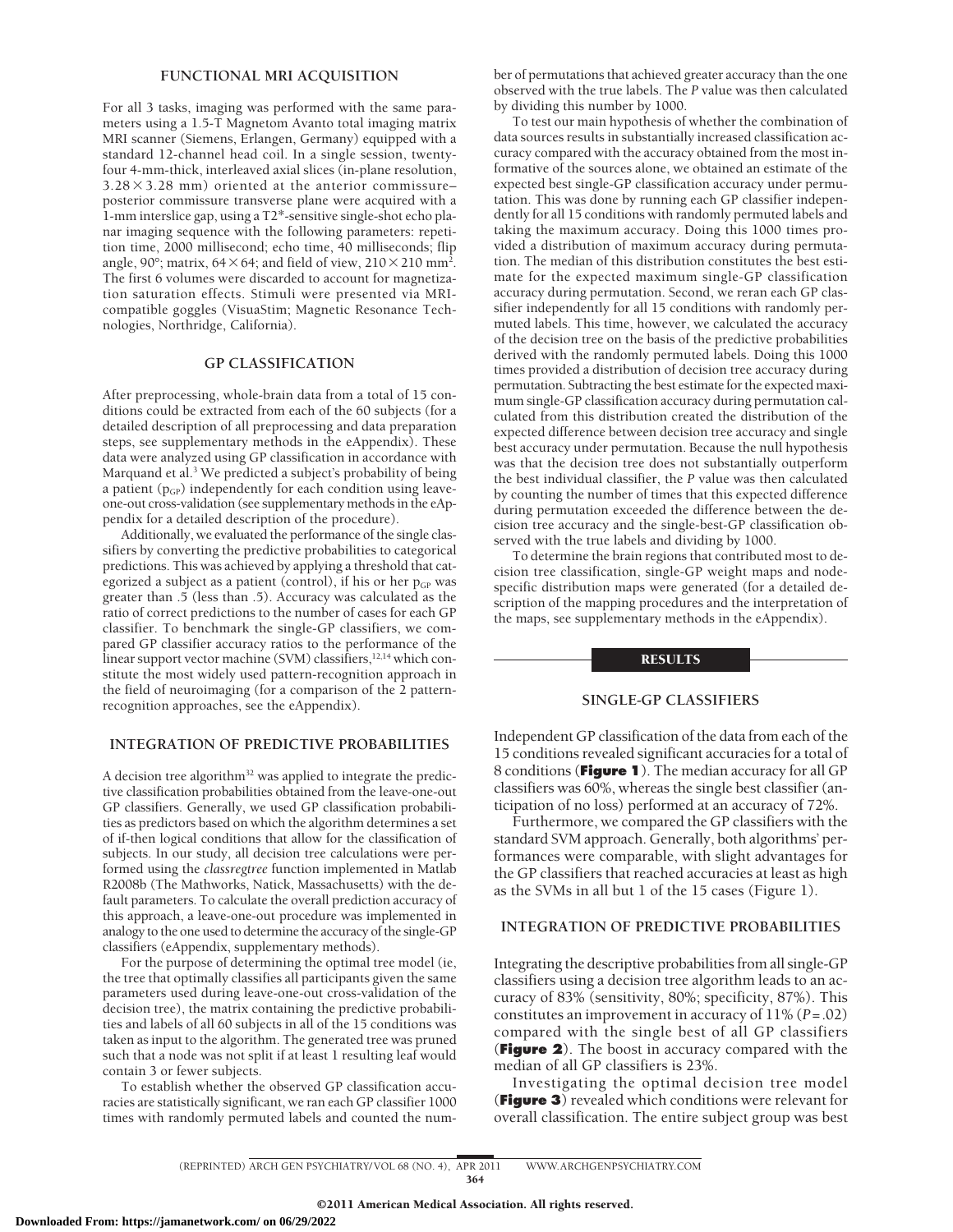

**Figure 1.** Gaussian process classification accuracies (black bars) for all 15 conditions compared with support-vector machine accuracies (shaded bars). **\****P*-.05; †*P*-.10.

classified by splitting the  $p_{GP}$  for neutral facial expressions at .46. In the second step, subjects with a  $p_{GP}$  for neutral facial expressions of less than .46 (left branch) were best classified by splitting the  $p_{GP}$  for actual large reward at .39. For the subjects who were more likely to be patients based on the  $p_{GP}$  for neutral facial expressions (right branch), the best classification was obtained on the basis of the  $p_{GP}$  for anticipation of no loss splitting at .47.

In summary, integrating  $p_{GP}$  using a decision tree algorithm substantially boosted classification accuracy by considering GP predictive probabilities derived from 3 conditions. Note that these conditions are not those with the highest single-GP classification accuracies. Although there are 3 conditions related to the processing of emotional facial expressions among the 4 most accurate single-GP classifiers, only the  $p_{GP}$  for neutral facial expressions is relevant for the construction of the tree model. Furthermore, although the single-GP classifier based on actual large reward does not classify the entire sample above the chance level (Figure 1), it nonetheless contains information essential for the classification of participants into subsamples.

# **NODE-SPECIFIC SPATIAL MAPPING**

For all 3 biomarkers relevant for final prediction, the decision tree highlighted differences between the left and right tree branches in a diffuse network of brain regions (Figure 3; for details and an alternative mapping perspective, see supplementary results in the eAppendix). For the split on neutral facial expressions, this network included the fusiform gyrus, smaller clusters within the caudate, and frontal regions. Although regions characteristic of left-branch classification also include occipi-



**Figure 2.** Increase in accuracy for the decision tree model integrating conditions (83%) compared with the median of all Gaussian process (GP) classifiers (60%) and the most accurate single-GP classifier alone (72%).

tal regions, the highest coefficient scores were found in frontal areas, suggesting an important difference in these regions. Following the tree to anticipation of no loss, we again find an extended occipital-parietal cluster. This time, however, it is characteristic of left-branch classification and the lingual gyrus is again characteristic of rightbranch classification. Investigating the split on actual large reward, we found that right-branch classification was characterized by an extensive parietal cluster in addition to smaller superior temporal regions and the thalamus. In this case, the cuneus and lingual gyrus are both characteristic of left-branch classification.

## **COMMENT**

In our study, we were able to provide evidence showing that neural correlates of emotional processing and anhedonia (which had previously been identified as biomarkers for depression on the group level) are also useful for single-subject classification. We replicated previous findings based on data related to emotional facial expressions $^{13}$  and extended them by showing the predictive power of data derived from reward- and loss-related neural processes. Consistent with other reports,<sup>3</sup> we also found comparable accuracies for SVM and GP classifiers underlining the general suitability of the latter method. However, we introduced a principled 2-step algorithm to integrate classification probabilities obtained from single-GP classifiers based on neurobiological markers of depression and showed that this approach leads to a substantial increase in classification accuracy.

Additionally, the tree model constructed in the second classification step provides information regarding which biomarkers are relevant for classification in which particular subsample of subjects. Specifically, neuroimaging data related to the processing of neutral facial expressions were most informative for classification of the whole sample. This result is consistent with findings by Fu et al,<sup>12</sup> who showed that neutral facial expressions have the highest predictive power to classify depressive patients (for behavioral evidence showing altered processing of neutral facial expressions in depressive patients,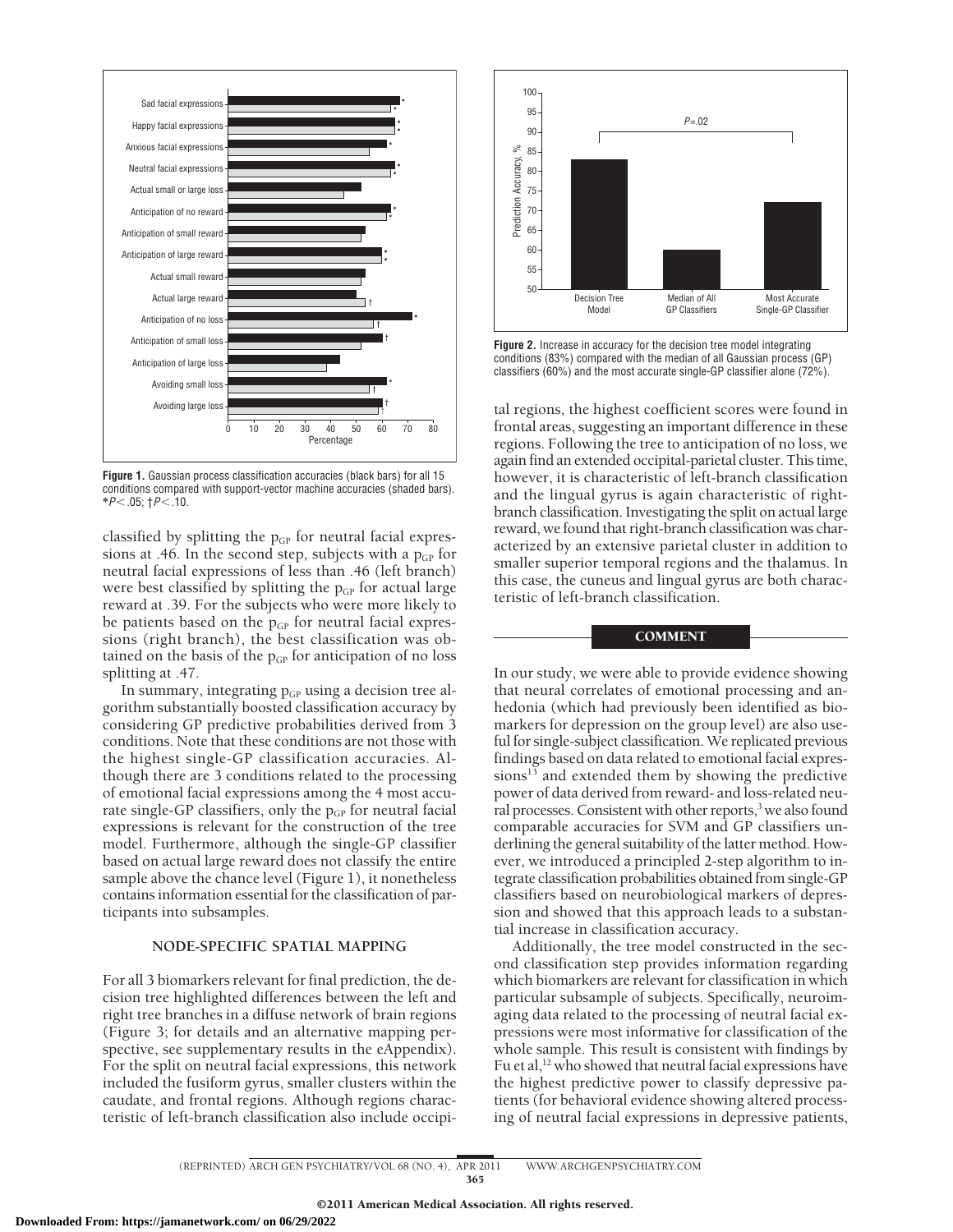

**Figure 3.** Optimal decision tree model showing variables relevant for overall classification, using gaussian process classifiers (GP). A subject's predicted probability of being a patient (p<sub>GP</sub>), which is derived from functional magnetic resonance imaging data related to the processing of neutral facial expressions, was most informative for classification of the whole sample of subjects. Subjects in the 2 resulting subsamples could be classified best using  $p_{GP}$  derived from data related to reward (actual large reward) and safety (anticipation of no loss). The brain maps show node-specific distribution maps: the shades of blue indicate left-branch classification; the shades of red indicate right-branch classification.

see Leppänen et al<sup>13</sup>). Furthermore, even though data from sad, happy, and neutral faces all provide relatively high accuracies on the single classifier level, incorporating information from other emotional facial expressions is no longer of significant utility after splitting the sample based on data derived from neutral facial expressions. It appears that data from sad, happy, and neutral facial expressions provide similar information so that additionally incorporating data from sad or happy facial expressions does not increase accuracies in any of the 2 subsamples resulting from the split based on data from neutral faces. However, the subjects in both new subsamples can be classified best using data related to reward (actual large reward) and safety (anticipation of no loss; Figure 3). These results fit well with previous studies showing altered processing of neutral facial expressions<sup>13</sup> as well as reward- and loss-related deviations in depression<sup>25,26</sup> while, for the first time, allowing for an analysis of the interrelations between those multiple biomarkers. Furthermore, it appears noteworthy that though the single-GP classifier based on actual large reward does not classify the entire sample above the chance level, it nonetheless contains information essential for the classification of participants into subsamples. This underlines a general strength of the decision tree that subdivides the sample into a number of subsamples: information that did not possess significant predictive power for the whole data set can be of great importance in a subsample. In addition, class boundaries that are at *P*=.5 for the single classifiers can then be optimized for each subsample independently, thereby reaching an improved classification accuracy. Investigation of the neural basis of classification revealed a complex pattern of regions known to be involved in emotional processing and in the analysis of stimulus features. Although brain regions relevant for classification at each node overlapped, their sign (positive or negative) provided information not available in the previous split. This underlines the strength of the decision tree to retrieve nonredundant information, allowing efficient selection of biomarkers for future diagnostic aids.

In our study, we chose to focus on correlates of a specific pattern of symptoms (lowered mood and anhedonia) rather than attempt to directly investigate a more abstractly defined single disorder. As a result, we assessed multiple symptom-related neural processes in patients sharing current or recent depressive symptoms who had received a diagnosis of 1 of 3 distinct mood disorders (recurrent depressive disorder, depressive episodes, and bipolar affective disorder). Our results show that accurate classification is possible in such a diagnostically heterogeneous group, suggesting shared neural mechanisms related to altered affective and motivational processing in all patients who have (or have recently had) severe depressive symptoms. Underlining the stability and utility of the approach is the fact that such highly accurate classification can be obtained even if patients are medicated differently and vary greatly regarding current severity of symptoms. In this context, the question arises whether the classifier might have learned to differentiate between subjects who were taking medication and those who were not rather than between depressive individuals and controls. Although we cannot directly address this concern in our study, the fact that the patients were taking a variety of medications with different mechanisms of action makes it unlikely that the classifier could have derived a reasonable rule from drug-associated neural response patterns. Also undermining a rule based on drug effects, regions relevant for classification are highly similar to those found by Fu et al,<sup>12</sup> who measured and classified unmedicated patients. Thus, these regions appear to be central to the classification of patients with depression who were or were not taking medication. Furthermore, evidence suggests that neural responses in a number of regions become more similar to the patterns in controls following pharmacological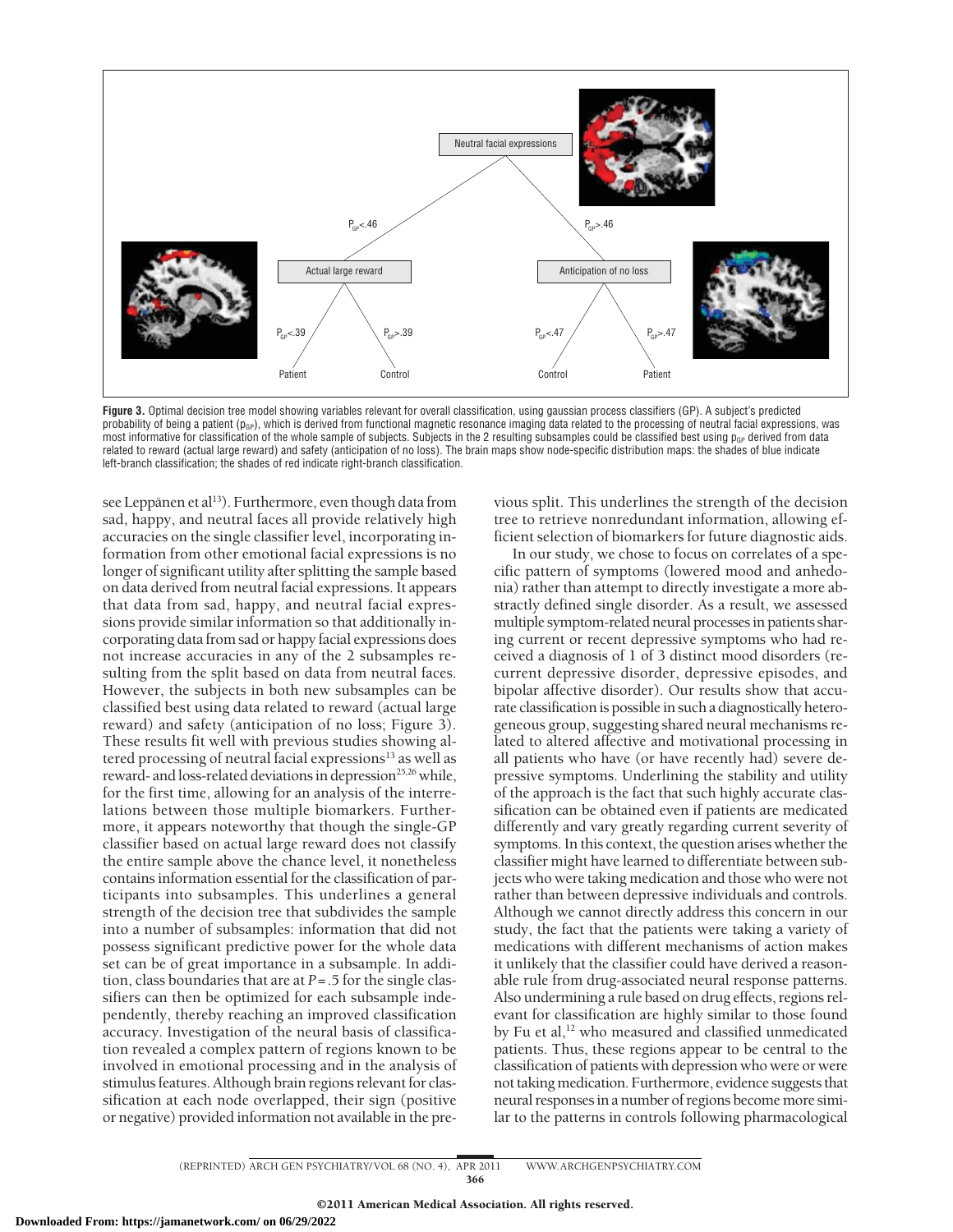intervention or psychotherapy.39,40 This would obviously impair classification rather than foster it. The question then arises whether the classifier learned state-related or traitrelated neural deviations. Considering that our sample displayed a wide range of depression severity scores (from almost symptom free to strongly depressed), it is highly unlikely that the classifier could have learned a staterelated neural deviation. Although we cannot directly investigate this issue, it thus appears most plausible to think of the identified patterns as traitlike. Further investigations are, however, needed in this area. Generally, we think that for future applications, researchers will design their tasks according to whether state or trait markers are of interest.

Although classification algorithms are not meant as a substitute for a thorough clinical examination and a proper diagnostic process, the capability of this approach to model the interrelation of multiple neurobiological markers could be of great utility, especially when investigating symptomrelated neural processes rather than aiming for mere classification accuracy alone. In this context, we showed that classification specifically relies on data derived from neural mechanisms associated with neutral facial expressions as well as with reward-related and loss-related processes.

With its suitability not only for neuroimaging data but for any information independent of the level of measurement (from genetic data to psychometric ratings or expert knowledge), the proposed method of identifying, integrating, and mapping the neural processes related to multiple biomarkers of psychiatric disorders may increase our understanding of the complex interplay between neural processes, genetic effects, and subjective symptoms.

**Submitted for Publication:** March 27, 2010; final revision received September 23, 2010; accepted October 5, 2010.

**Published Online:** December 6, 2010. doi:10.1001 /archgenpsychiatry.2010.178

**Author Affiliations:** Department of Psychiatry, Psychosomatics, and Psychotherapy, University Hospital (Drs Hahn, Jarczok, and Lesch and Mr Dresler and Ms Kittel-Schneider), and Department of Experimental Physics V and Research Center, Magnetic Resonance Bavaria, University of Wuerzburg (Dr Jakob), Wuerzburg, and Department of Psychiatry and Psychotherapy, University of Tuebingen, Tuebingen (Drs Ehlis and Fallgatter), Germany; and Brain Image Analysis Unit, Centre for Neuroimaging Sciences, Institute of Psychiatry, King's College London (Mr Marquand and Drs Mourao-Miranda and Brammer), and Centre for Computational Statistics and Machine Learning, University College London (Dr Mourao-Miranda), London, England.

**Correspondence:** Tim Hahn, PhD, Department of Psychiatry, Psychosomatics, and Psychotherapy, University of Wuerzburg, Fuechsleinstr 15, 97080 Wuerzburg, Germany (Hahn\_T@klinik.uni-wuerzburg.de). **Financial Disclosure:** None reported.

**Funding/Support:** This study was supported by a grant from the German Excellence Initiative to the Graduate School of Life Sciences, University of Wuerzburg (Dr Hahn); grants from the Deutsche Forschungsgemeinschaft (KFO125/1-2 to Drs Lesch and Fallgatter), the Transregio-Sonderforschungsbereich (TRR58-C4 to Drs Ehlis, Lesch, and Fallgatter) and the Wellcome Trust (Drs Mourao-Miranda and Brammer).

**Online-Only Material:** The eAppendix is available at http: //www.archgenpsychiatry.com.

**Additional Contributions:** We thank Felix Breuer, PhD, and Martin Blaimer, PhD, from the Research Center of Magnetic Resonance Bavaria in Wuerzburg for their technical support.

## **REFERENCES**

- 1. Singh I, Rose N. Biomarkers in psychiatry. *Nature*. 2009;460(7252):202-207.
- 2. Norman KA, Polyn SM, Detre GJ, Haxby JV. Beyond mind-reading: multi-voxel pattern analysis of fMRI data. *Trends Cogn Sci*. 2006;10(9):424-430.
- 3. Marquand A, Howard M, Brammer M, Chu C, Coen S, Mourao-Miranda J. Quantitative prediction of subjective pain intensity from whole-brain fMRI data using Gaussian processes. *Neuroimage*. 2010;49(3):2178-2189.
- 4. Ecker C, Rocha-Rego V, Johnston P, Mourao-Miranda J, Marquand A, Daly EM, Brammer MJ, Murphy C, Murphy DG; MRC AIMS Consortium. Investigating the predictive value of whole-brain structural MR scans in autism: a pattern classification approach. *Neuroimage*. 2010;49(1):44-56.
- 5. Bishop CM. *Pattern Recognition and Machine Learning.* Berlin, Germany: Springer; 2007.
- 6. Zhang L, Samaras D, Tomasi D, Alia-Klein N, Cottone L, Leskovjan A, Volkow N, Goldstein R. Exploiting temporal information in functional magnetic resonance imaging brain data. *Med Image Comput Comput Assist Interv*. 2005;8(pt 1): 679-687.
- 7. Tripoliti EE, Fotiadis DI, Argyropoulou M, Manis G. A six stage approach for the diagnosis of the Alzheimer's disease based on fMRI data. *J Biomed Inform*. 2010; 43(2):307-320.
- 8. Magnin B, Mesrob L, Kinkingnéhun S, Pélégrini-Issac M, Colliot O, Sarazin M, Dubois B, Lehéricy S, Benali H. Support vector machine-based classification of Alzheimer's disease from whole-brain anatomical MRI. *Neuroradiology*. 2009; 51(2):73-83.
- 9. Zhu CZ, Zang YF, Cao QJ, Yan CG, He Y, Jiang TZ, Sui MQ, Wang YF. Fisher discriminative analysis of resting-state brain function for attention-deficit/ hyperactivity disorder. *Neuroimage*. 2008;40(1):110-120.
- 10. Kawasaki Y, Suzuki M, Kherif F, Takahashi T, Zhou SY, Nakamura K, Matsui M, Sumiyoshi T, Seto H, Kurachi M. Multivariate voxel-based morphometry successfully differentiates schizophrenia patients from healthy controls. *Neuroimage*. 2007;34(1):235-242.
- 11. Demirci O, Clark VP, Magnotta VA, Andreasen NC, Lauriello J, Kiehl KA, Pearlson GD, Calhoun VD. A review of challenges in the use of fMRI for disease classification/characterization and a projection pursuit application from multi-site fMRI schizophrenia study. *Brain Imaging Behav*. 2008;2(3):147-226.
- 12. Fu CH, Mourao-Miranda J, Costafreda SG, Khanna A, Marquand AF, Williams SC, Brammer MJ. Pattern classification of sad facial processing: toward the development of neurobiological markers in depression. *Biol Psychiatry*. 2008;63(7): 656-662.
- 13. Leppänen JM, Milders M, Bell JS, Terriere E, Hietanen JK. Depression biases the recognition of emotionally neutral faces. *Psychiatry Res*. 2004;128(2):123-133.
- 14. Marquand AF, Mourão-Miranda J, Brammer MJ, Cleare AJ, Fu CH. Neuroanatomy of verbal working memory as a diagnostic biomarker for depression. *Neuroreport*. 2008;19(15):1507-1511.
- 15. Costafreda SG, Khanna A, Mourao-Miranda J, Fu CH. Neural correlates of sad faces predict clinical remission to cognitive behavioural therapy in depression. *Neuroreport*. 2009;20(7):637-641.
- 16. Costafreda SG, Chu C, Ashburner J, Fu CH. Prognostic and diagnostic potential of the structural neuroanatomy of depression. *PLoS One*. 2009;4(7):e6353.
- 17. Calhoun VD, Maciejewski PK, Pearlson GD, Kiehl KA. Temporal lobe and "default" hemodynamic brain modes discriminate between schizophrenia and bipolar disorder. *Hum Brain Mapp*. 2008;29(11):1265-1275.
- 18. Michael AM, Calhoun VD, Andreasen NC, Baum SA. A method to classify schizophrenia using inter-task spatial correlations of functional brain images. *Conf Proc IEEE Eng Med Biol Soc*. 2008;2008:5510-5513.
- 19. Leppänen JM. Emotional information processing in mood disorders: a review of behavioral and neuroimaging findings. *Curr Opin Psychiatry*. 2006;19(1):34-39.
- 20. Chau DT, Roth RM, Green AI. The neural circuitry of reward and its relevance to psychiatric disorders. *Curr Psychiatry Rep*. 2004;6(5):391-399.
- 21. Drevets WC. Neuroimaging and neuropathological studies of depression: impli-

(REPRINTED) ARCH GEN PSYCHIATRY/ VOL 68 (NO. 4), APR 2011 WWW.ARCHGENPSYCHIATRY.COM 367